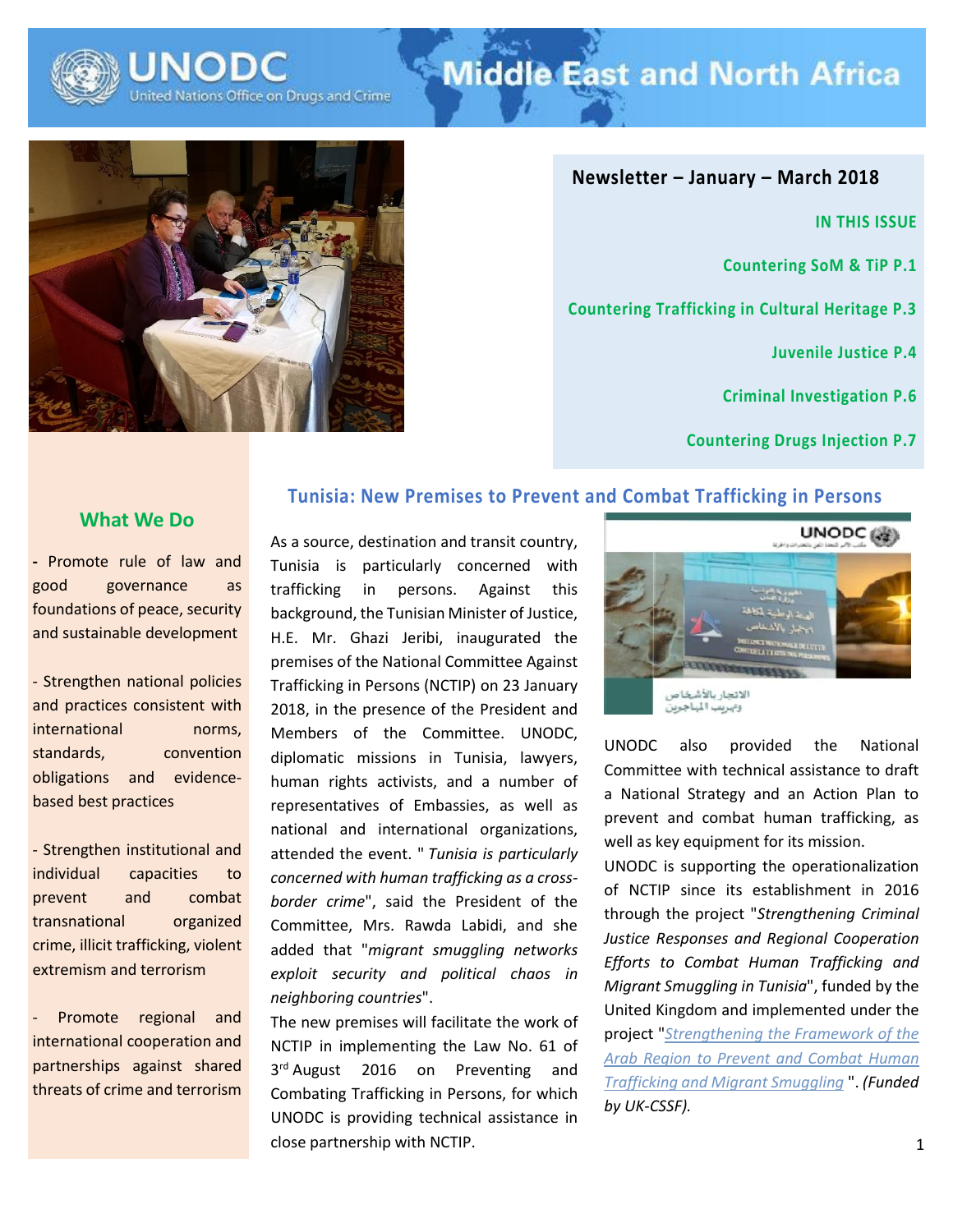#### **Tunisia: Manual for Judges – How to Deal with SoM & TiP Cases**

In partnership with the Magistrate Training [Institute](http://www.ism-justice.nat.tn/) and the National Committee Against Trafficking in Persons , UNODC organized in February a training session for 160 Tunisian judges based on the updated Manual for Judges tailored to the [Tunisian](http://legislation-securite.tn/node/54460)  [law 2016-61 on Preventing](http://legislation-securite.tn/node/54460)  [and Combating Human](http://legislation-securite.tn/node/54460)  [Trafficking](http://legislation-securite.tn/node/54460) which was adopted in August 2016.

To help judges identify and better understand cases of human trafficking and smuggling of migrants, UNODC supported the development of the above Manual. A first version was drafted by three Tunisian judges during a UNODCsupported Training of Trainers' program in 2015. After the adoption of the 2016 law aligning Tunisian

Legislation with international standards, the manual was revised by the same local experts.

Subsequently, in the past two years, local experts have trained more than 400 judges and law enforcement agents on the new legislation with UNODC support. *(Funded by UK-CSSF).*

#### **National Committee Against**

### **Trafficking in Persons - Tunisia**

The Committee was established under the Law "Preventing and Combating Trafficking in Persons", that was ratified by the Tunisian Parliament in August 2016.

## **Egypt - Kick-off Workshop for Judges on Migrant Smuggling and Trafficking in Persons**

In collaboration with the National Coordinating Committee on Preventing and Combating Human Trafficking and Migrant Smuggling and the National Center for Judicial Studies, UNODC organized the first training seminar for 27 senior judges from Upper Egypt and Cairo including two military judges from Aswan. Egypt is a source, transit, and destination country for trafficking in persons and the smuggling of migrants. Primary smuggling routes are from the Horn of Africa and Eastern Africa taken by migrants seeking passage to Europe by departing Egyptian shores.

In 2016, Egypt adopted Law No. 82/2016 on Combating Illegal Migration and the Smuggling of Migrants, which merged the National Coordinating Committee for Combating and Preventing Illegal Migration and the National Coordinating Committee for Combating and Preventing Trafficking in Persons (NCCPIM & TIP). Together with law no. 64 of 2010 on trafficking in persons, Egypt has a comprehensive legal framework to combat trafficking in persons and smuggling of migrants. UNODC supports the implementation of the legal framework with training series for police officers,

prosecutors and judges in order to strengthen national capacity to investigate, prosecute and adjudicate crimes of human trafficking and migrant smuggling. The participating judges gave very positive feedback, highlighting the need to continue its training series all over the country to acquaint the majority of the judiciary personnel with the related laws, and international conventions and protocols. In particular the need to raise awareness on the importance of adopting a victim-centered approach when dealing with TiP cases was highlighted. *(Funded by UK-CSSF).*

**National Coordinating Committee on Preventing and Combating Human Trafficking and Migrant Smuggling - Egypt**

The NCCPIM was established on 4<sup>th</sup> March 2014, following a degree from the Egyptian Prime Minister. Its mandate is to lead governmental efforts to prevent and combat illegal migration in Egypt as a country of origin, transit and destination.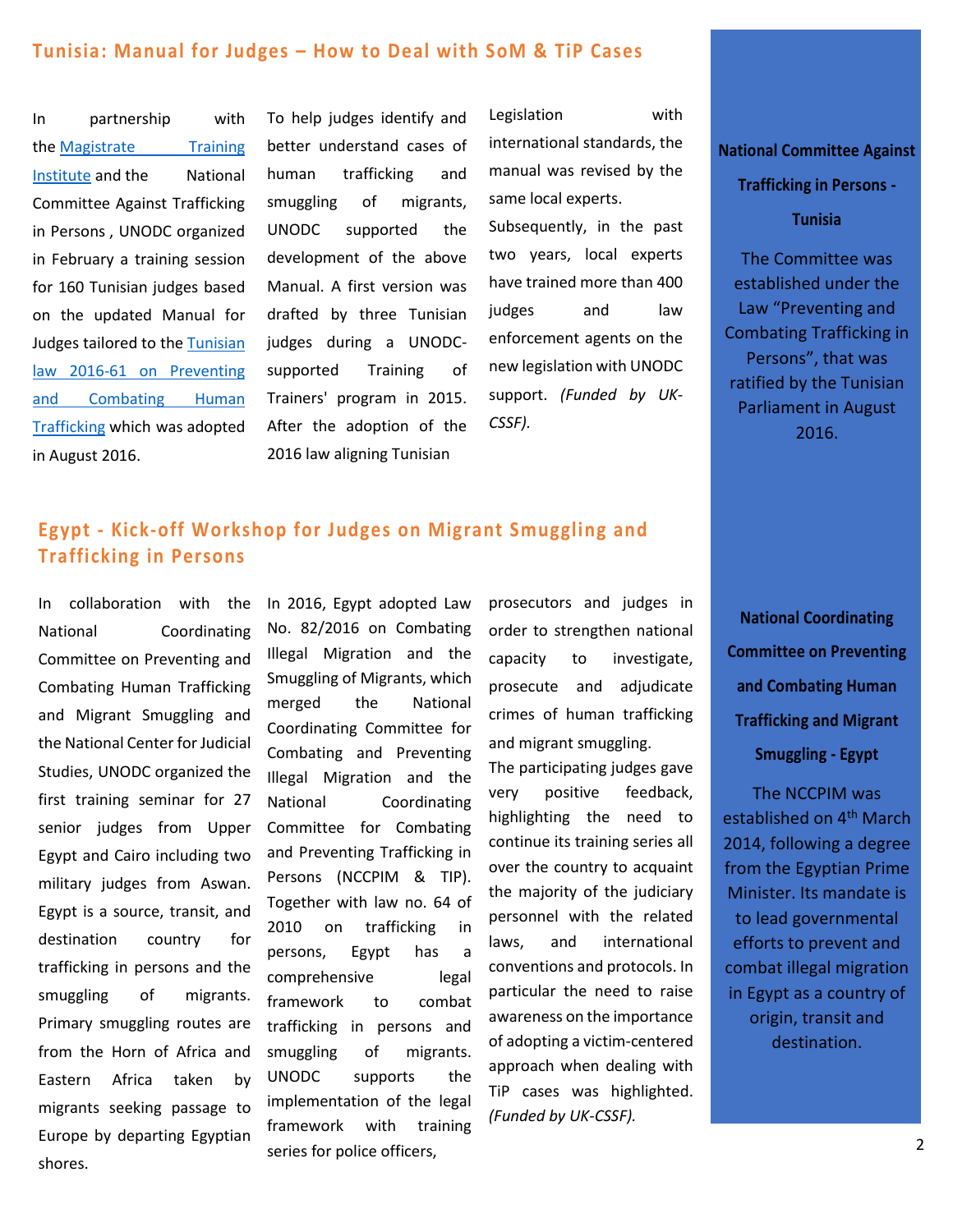#### **Container Control Programme**

CCP is a UNODC-WCO collaboration. It aims to strengthen Member States capacity to facilitate and secure its containerized cargo.

#### **WCO**

It was established in 1952 as the Customs Cooperation Council which is an independent intergovernmental body whose mission is to enhance the effectiveness and efficiency of Customs administrations. Today, it represents 182 Customs administrations across the globe that collectively process approximately 98% of world trade.



# **Jordan: First National Training on Countering Illicit Trafficking of Cultural Heritage**

During the opening ceremony of the first national specialized training course on countering trafficking of cultural objects, an excitement filled the room revealing the innovative work of this joint UNODC ( [Container Control](https://www.unodc.org/middleeastandnorthafrica/en/project-profiles/glog80.html)  [Programme](https://www.unodc.org/middleeastandnorthafrica/en/project-profiles/glog80.html) ) – WCO [World](http://www.wcoomd.org/)  [Customs Organization's](http://www.wcoomd.org/) efforts. This hands-on training that piqued the interest of all the participants took place in Amman, Jordan, from 11-15 February 2018, and was made possible thanks to the funds received from the Norwegian Government. The training was tailored for law enforcement and security agencies to raise awareness and shed light on the severity of the threats arising from trafficking of

cultural objects, as well as to equip the Port Control Units (PCUs) at the Port of Aqaba and Queen Alia International Airport with operational tools and instruments that will advance their work in the airport and seaport environments.

The training was based on modules developed by the WCO and first rolled out at a regional MENA Train-the-Trainer event in Beirut, Lebanon, in September 2017.

The training gathered participants from WCO, UNODC, INTERPOL, as well as the Ambassador of Norway in Jordan and officials from Jordan represented by Customs, the Ministry of Tourism and Antiquities, the Public

Security Directorate's Anti-Narcotics Department and Special Branch, the Department for Military Security and the General Intelligence Directorate.

As the training was comprehensive in nature, participants had the opportunity to be trained on a number of practical issues: identification, handling and documentation of cultural objects, the use of international and national databases, and resources available to law enforcement agencies. In the same time, it included the analysis of the national legislation on import, export and transit procedures as well as on the protection of movable and immovable heritage in Jordan. *(Funded by Norway)*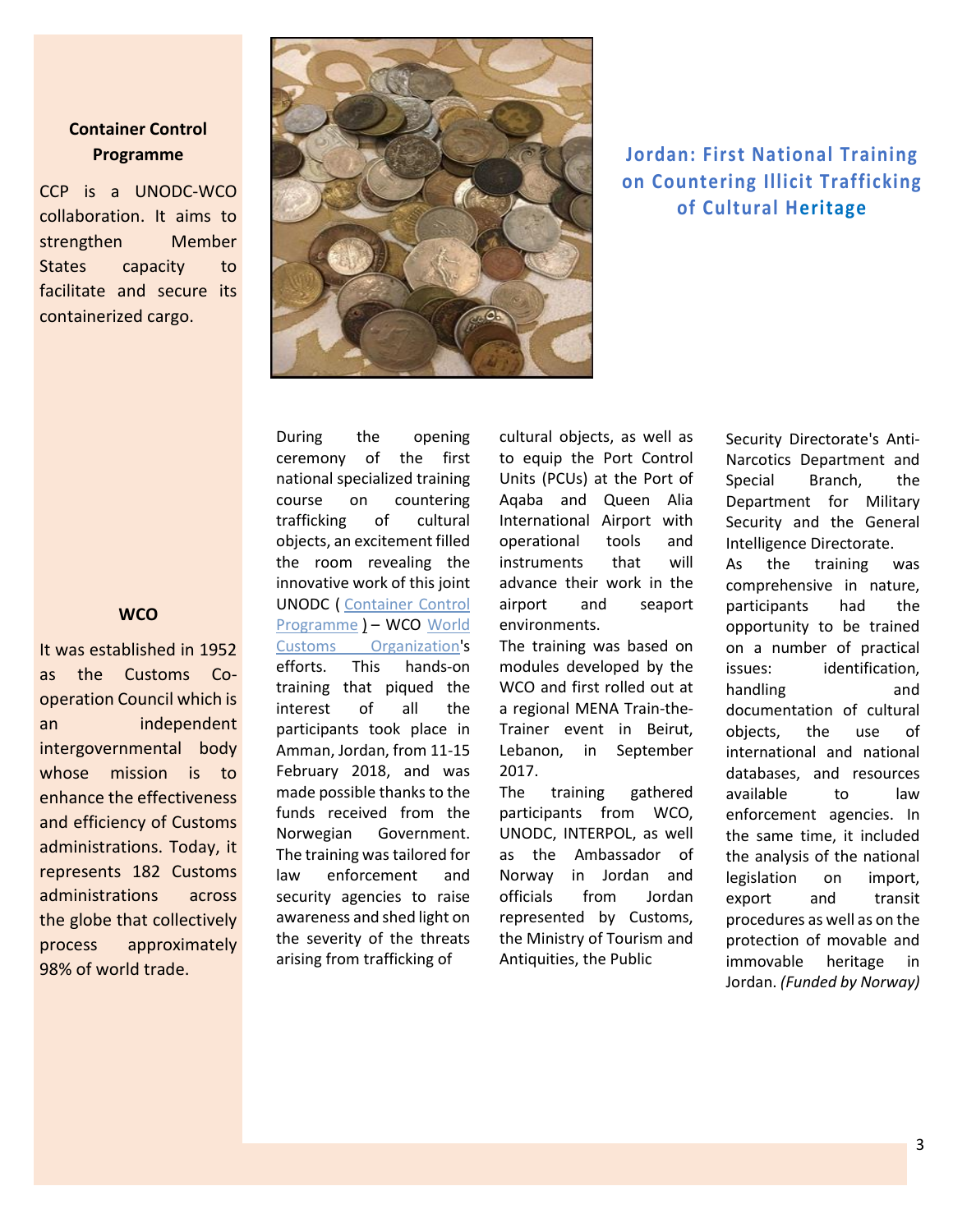

# **Egypt: Rehabilitation and Reintegration of Children in Conflict with the Law**

UNODC celebrated on 12 February, the achievements of its Rehabilitation and [Reintegration Programme](https://www.unodc.org/middleeastandnorthafrica/en/project-profiles/egyz07.html)  [for Juveniles in Conflict with](https://www.unodc.org/middleeastandnorthafrica/en/project-profiles/egyz07.html)  [the Law](https://www.unodc.org/middleeastandnorthafrica/en/project-profiles/egyz07.html) in a conference called *'My Right to a Second Chance'* at Semiramis InterConitental in Cairo. In cooperation with the Ministry of [Solidarity](http://www.moss.gov.eg/misa/ar-eg/%D8%A7%D9%84%D8%B5%D9%81%D8%AD%D8%A9%D8%A7%D9%84%D8%B1%D8%A6%D9%8A%D8%B3%D9%8A%D8%A9.aspx) and the New [Horizon Association for](http://nhasd.org/?page_id=6)  [Social Development,](http://nhasd.org/?page_id=6) UNODC has provided vocational training, legal aid services and reintegration services - including social, psychological and economic support - to more than 3,500 children in five institutions in Egypt since the start of the project in 2006. The highlight of the conference *'My Right to a Second Chance'* was the recognition of four boys who had been part of the programme during their imprisonment in El Marg

(Egypt's detention centre for young male offenders) as well as after their release. The four boys have successfully put into action what they had learned in prison. Shafi and Omar have both opened tailor shops, Tarek has a little workshop where he repairs and maintains bicycles and Amir has set up an ironing place in the 5<sup>th</sup> Settlement. All four were able to repay the credit they received to kickstart their businesses. The children had received assistance, either in form of money or equipment, as part of the 'life plan' developed together with the social worker, Salah Ishak Samuel, contracted by UNODC, who has supported these and many other boys on their transition from detention back into society.

During the conference, participants could take part in two activities. In one activity, they could vote by putting small balls either into a 'yes' or a 'no' box whether they would offer a juvenile offender a job after his release - by the end of the conference, most of the balls had found their way into the 'yes' box. In a second activity, participants had the chance to leave encouraging and supportive notes on sheets of paper for boys who are currently in detention and involved in the programme. Read some of the messages. *(Funded by Drosos Foundation).*

#### **Second Chance Initiative**

Read some of the encouraging and supportive messages:

*'Believe in yourself change is possible!'; 'Keep hope alive - there are still a lot of opportunities out there for you!'*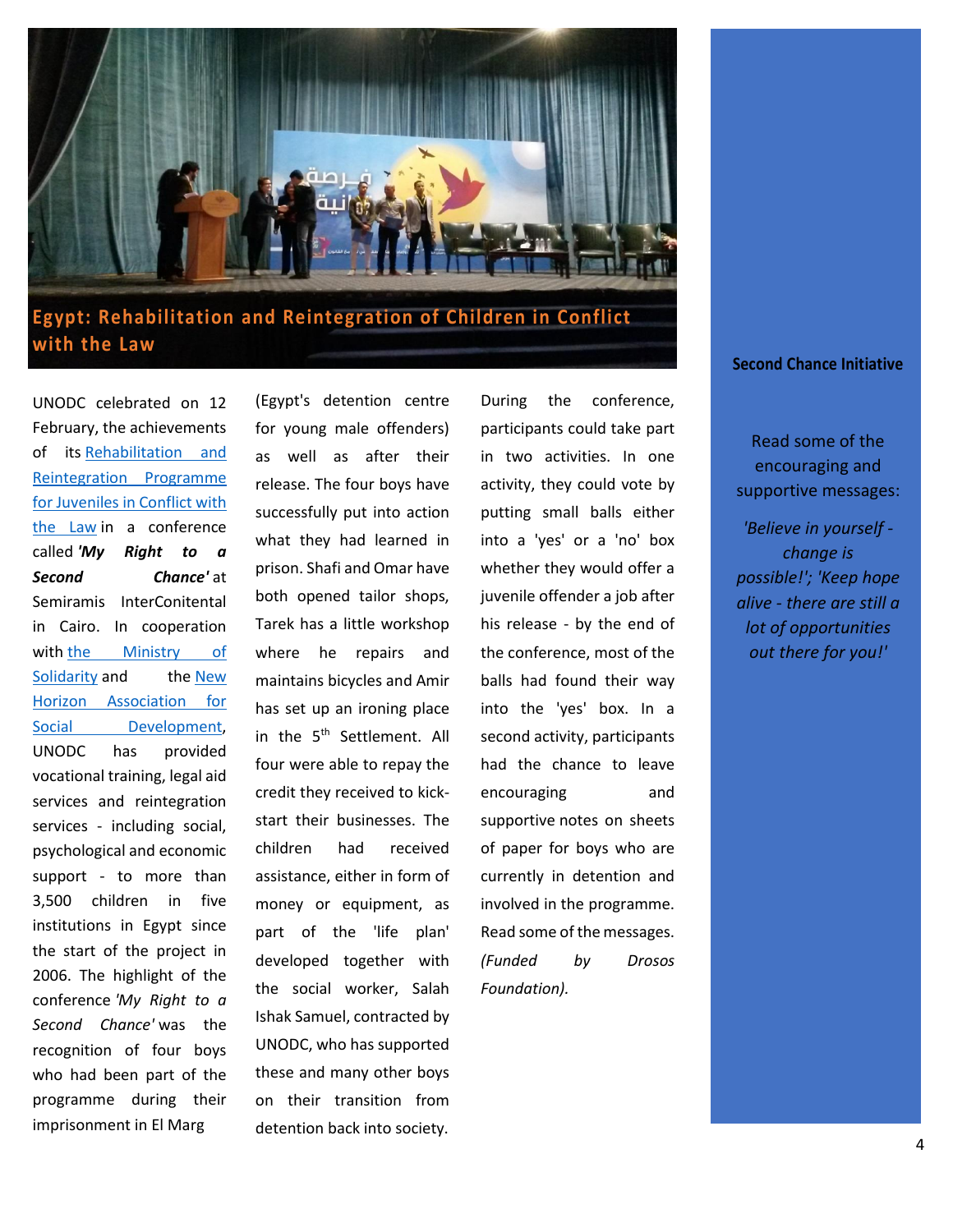# **Jordan: Strengthening Together Justice for Children and Criminal Investigation**



Please see the following two awareness raising videos clips: ['Outcomes of the](https://www.youtube.com/channel/UCRb2Nh8vA7IAwOQNcFqvvQA)  [project](https://www.youtube.com/channel/UCRb2Nh8vA7IAwOQNcFqvvQA)  ['Strengthening the](https://www.youtube.com/channel/UCRb2Nh8vA7IAwOQNcFqvvQA)  [working](https://www.youtube.com/channel/UCRb2Nh8vA7IAwOQNcFqvvQA)  [methodologies of](https://www.youtube.com/channel/UCRb2Nh8vA7IAwOQNcFqvvQA)  [the Public Security](https://www.youtube.com/channel/UCRb2Nh8vA7IAwOQNcFqvvQA)  [Directorate in](https://www.youtube.com/channel/UCRb2Nh8vA7IAwOQNcFqvvQA)  [Jordan 2014-2016'](https://www.youtube.com/channel/UCRb2Nh8vA7IAwOQNcFqvvQA)  and 'The roles and [responsibilities of](https://www.youtube.com/channel/UCRb2Nh8vA7IAwOQNcFqvvQA)  [the Juvenile Police](https://www.youtube.com/channel/UCRb2Nh8vA7IAwOQNcFqvvQA)  Department in [Jordan'](https://www.youtube.com/channel/UCRb2Nh8vA7IAwOQNcFqvvQA).

Since 2014, UNODC has provided technical assistance to Jordan in order to accompany the Governmental institutions in their efforts to strengthen the criminal justice system. This was undertaken in close partnership with the Public [Security Directorate](https://jordan.gov.jo/wps/portal/Home/GovernmentEntities/Ministries/Ministry/Ministry%20of%20Interior/Public%20Security%20Directorate?nameEntity=Public%20Security%20Directorate&entityType=sub) and the [Judicial Council](http://www.jc.jo/en/about) under the framework of the project 'Strengthening the [Working Methodologies at](http://www.unodc.org/middleeastandnorthafrica/en/project-profiles/jorz09.html)  [the Public Security](http://www.unodc.org/middleeastandnorthafrica/en/project-profiles/jorz09.html)  [Directorate \(PSD\) in Jordan'.](http://www.unodc.org/middleeastandnorthafrica/en/project-profiles/jorz09.html) Under this project, UNODC focused on two main areas: justice for children and

criminal investigation. As a result, in close partnership with the Juvenile Police Department and the Criminal Investigation Department (CID), and in line with international norms and standards, a child-friendly environment was established at the police station level; four juvenile police branches refurbished in different cities;

and a number of police officers and personnel of juvenile police were trained across the country.

The project contributed in improving the criminal investigation techniques through specialized and advanced capacity building activities and technical support provided to more than 1,200 criminal investigation officers. To ensure sustainability and national ownership, a training center for CID was established and provided with specialized training material and guidelines. These were developed by UNODC jointly with a national committee in cooperation with the Judicial Council and the Prosecution Office and endorsed by CID for training purposes.

The project achieved the expected results by automating criminal investigations and interviews, as well as the management of criminal case files and procedures.

A monitoring and tracking electronic system to monitor juvenile cases, collect necessary data, produce indicative reports and track procedural violations of laws and regulations at the police level was developed. Similarly, UNODC extended its support to CID and developed a new electronic monitoring and tracking system that will enable 50 branches of CID to collect criminal information, track any violations against laws and human rights and unify the procedures at the police station's level. The system links 50 branches of CID to Headquarters, allowing for a high-quality casefile preparation process and the extraction of qualitative reports on crime trends and criminal statistics. *(Funded by the EU).*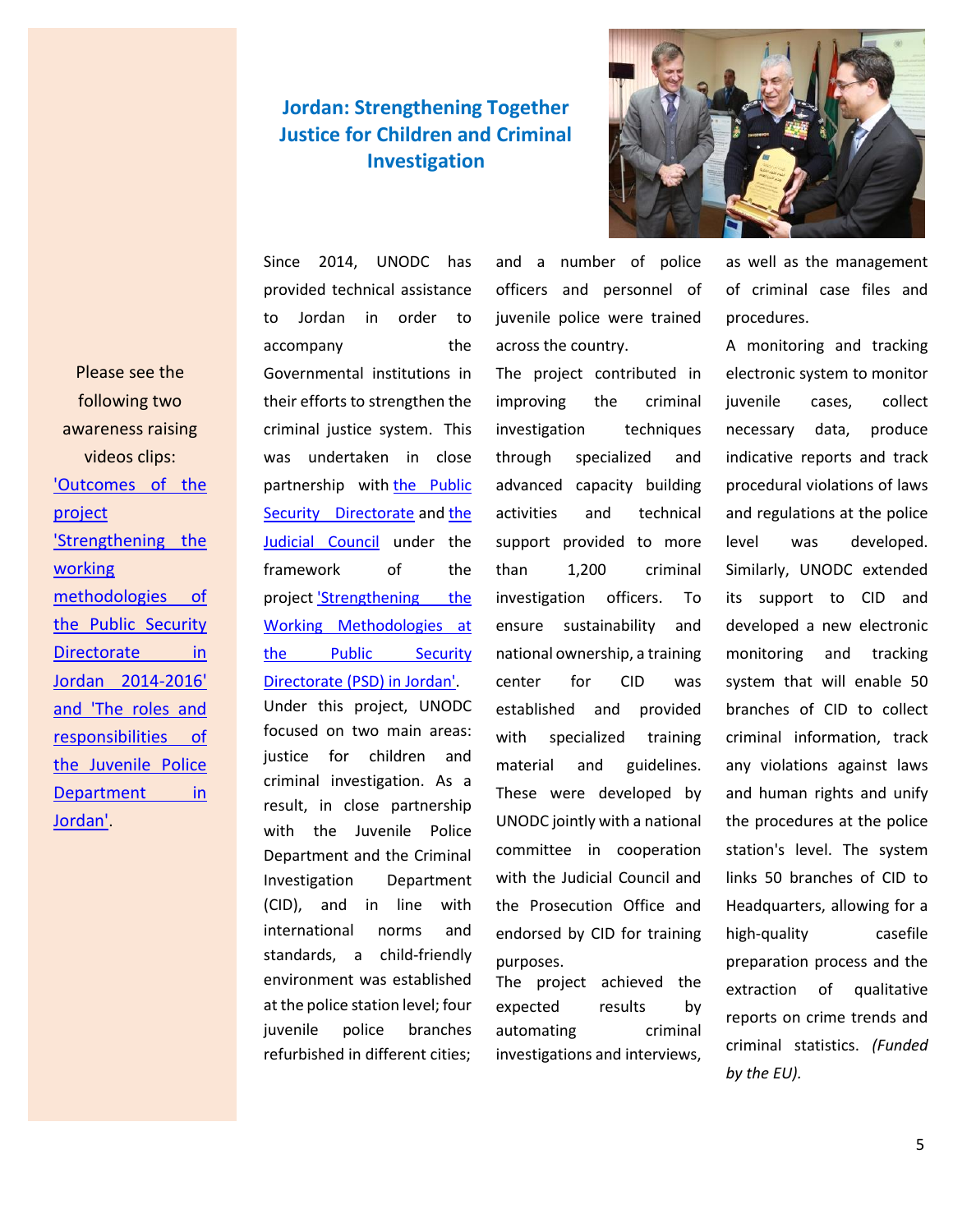

### **Egypt: Online Tools in Criminal Investigations**

# **A Must to Combat Organized Crime & Money-Laundering**

The internet is undeniably considered an essential tool in a wide range of investigations. When used right, it can effectively contribute to the successful gathering of evidence, prosecution and presentation before the court. In recognition of this and within the framework of the cooperation between the [Egyptian Money](http://www.mlcu.org.eg/page36.html)  [Laundering and Terrorist](http://www.mlcu.org.eg/page36.html)  [Financing Combating](http://www.mlcu.org.eg/page36.html)  [Unit](http://www.mlcu.org.eg/page36.html) (EMLCU) and UNODC, a workshop took place between 11-14 February 2018 on "Open Source Internet Investigation".

The workshop aimed at providing participants from a broad background of concerned national agencies and organizations with the requisite knowledge and skills that

can help them in obtaining essential information and data for their investigations directly from the internet and different social platforms by using open source tools.

The workshop was opened by Judge Ahmed Said, the chairman of the board of trustees of the EMLCU, and Ms. Cristina Albertin, UNODC Regional Representative for the Middle East and North Africa, who both emphasized the importance of open source tools in conducting internet investigation.

A broad range of concerned national organizations agencies participated in the workshop, such as the Public Prosecution, the National Security, the Administrative Control Authority, the EMLCU and the Central Bank

of Egypt.

The workshop covered several important topics such as: planning an online investigation, search techniques, capture and handling internet evidence. In addition to the deep web, and cryptocurrencies and other relevant topics. The hands-on training course was designed to provide a practical understanding of conducting an online internet investigation, during which the participants got the chance to apply what they had learnt. *(Funded by Japan).*

#### **EMLCU**

The Egyptian Money Laundering and Terrorist Financing Combating Unit is an independent financial intelligence unit established in 2002 under the Anti-Money Laundering Law No. 80 of 2002 for combating money laundering and terrorist financing activities in Egypt.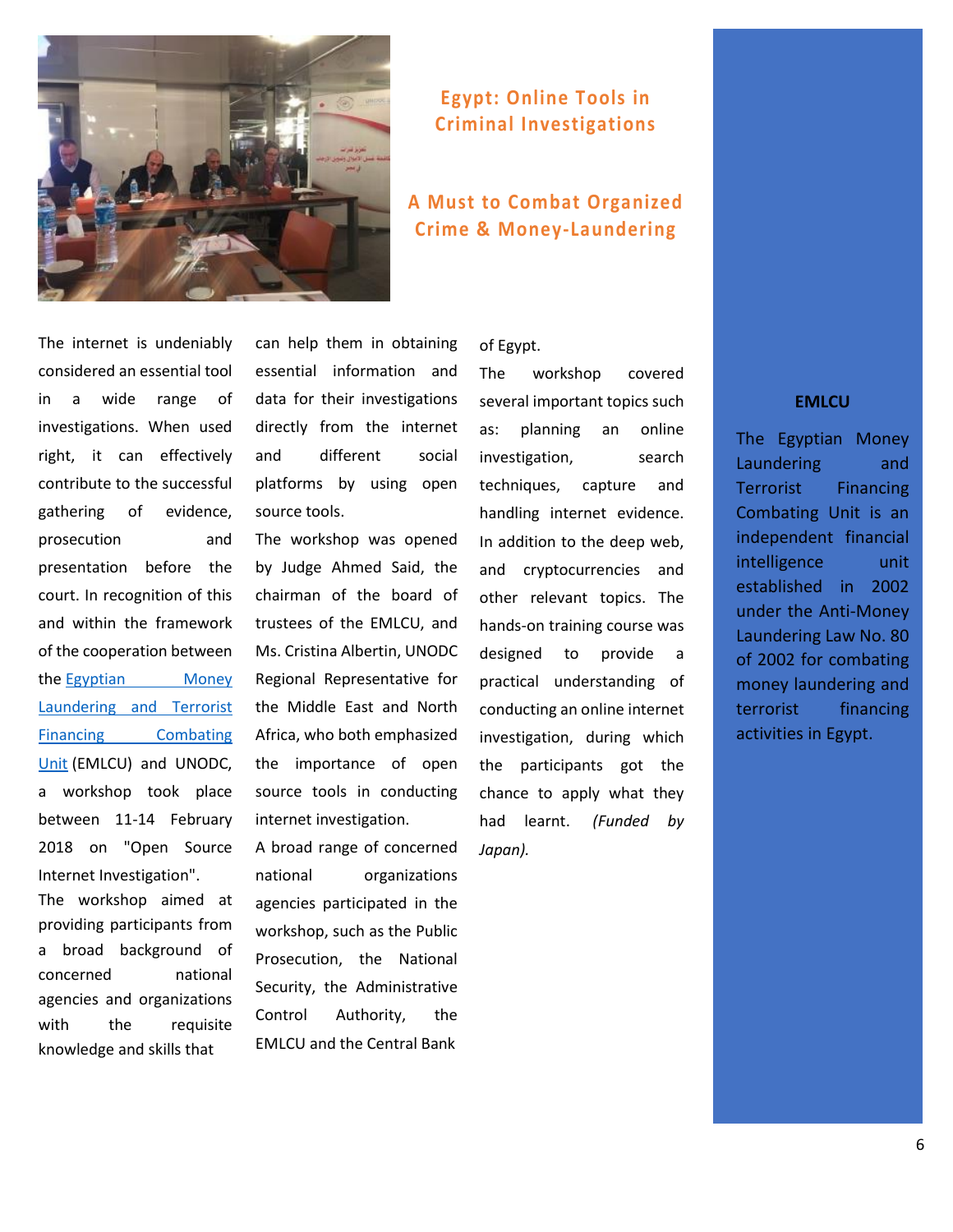### **Regional: Sahel and North African Governments Meet to Tackle Security Challenges**

The following **recommendations** were formulated at the end of the North-Africa-Sahel Forum:

- Encourage customs administrations of the African Union countries to join the Customs Enforcement Network for the fight against fraud (CENcomm);

- Under the aegis of the African Union, to study the possibility of establishing a secure communication channel between the G5 Sahel platform and AFRIPOL through the national liaison offices;

- Initiate reflection on the possible opening of cooperation platforms to countries interested to cooperate

North African and Sahel Governments have launched national security policies and strengthened their capacities in countering terrorist and transnational threats to prevent further destabilization caused by a potential expansion of criminal networks. Several regional and bilateral mechanisms already exist through which operational and technical cooperation on security and judicial matters between the North African and Sahel Governments has been improved.

In order to strengthen these mechanisms, UNODC through its Regional Offices for the Middle East and North Africa, and the West and Central Africa, joined efforts to organize a trans-regional forum in Algiers, Algeria, from 23 to 25 January 2018, to exchange knowledge, experience and best practices between these countries. Besides UNODC and international experts and donors, Representatives of

this gathering brought together Representatives of the Ministries of Justice and Foreign Affairs as well as the Police, Gendarmerie and Customs Services of Algeria, Burkina Faso, Chad, Libya, Mali, Mauritania, Niger, and Tunisia. A regional analysis of the various security threats and routes used by smugglers and terrorist groups were presented during this highlevel event. *(Funded by Japan & The Netherlands).*

#### **Regional: Addressing the Needs of People Who Inject Drugs in the MENA Region**

UNODC advocates for the urgent and drastic scaling up of the harm reduction packages for PWIDs and those living in closed settings across the MENA region. To provide baseline data for the analyses and response to drug use in the Arab Region, UNODC conducted different studies. Two feasibility studies on Opioid substitution therapy (OST) were conducted in Egypt and Palestine with the aim of developing an operational model, gathering the support of key decision-makers. As a result of regular advocacy in the region, Palestine started

an OST Programme, becoming the third country in the region implementing the muchneeded intervention, which helps drug users leading a stable life. An OST feasibility study was also conducted in Egypt, in cooperation with the Ministry of Public Health and Population with to the objecitve to roll-out OST at the pilot level in the near future. *(Funded by Drosos Foundation, the EU, and Sweden).*



6.1 million are living with hepatitis C 1.3 million are living with both

hepatitis C and HIV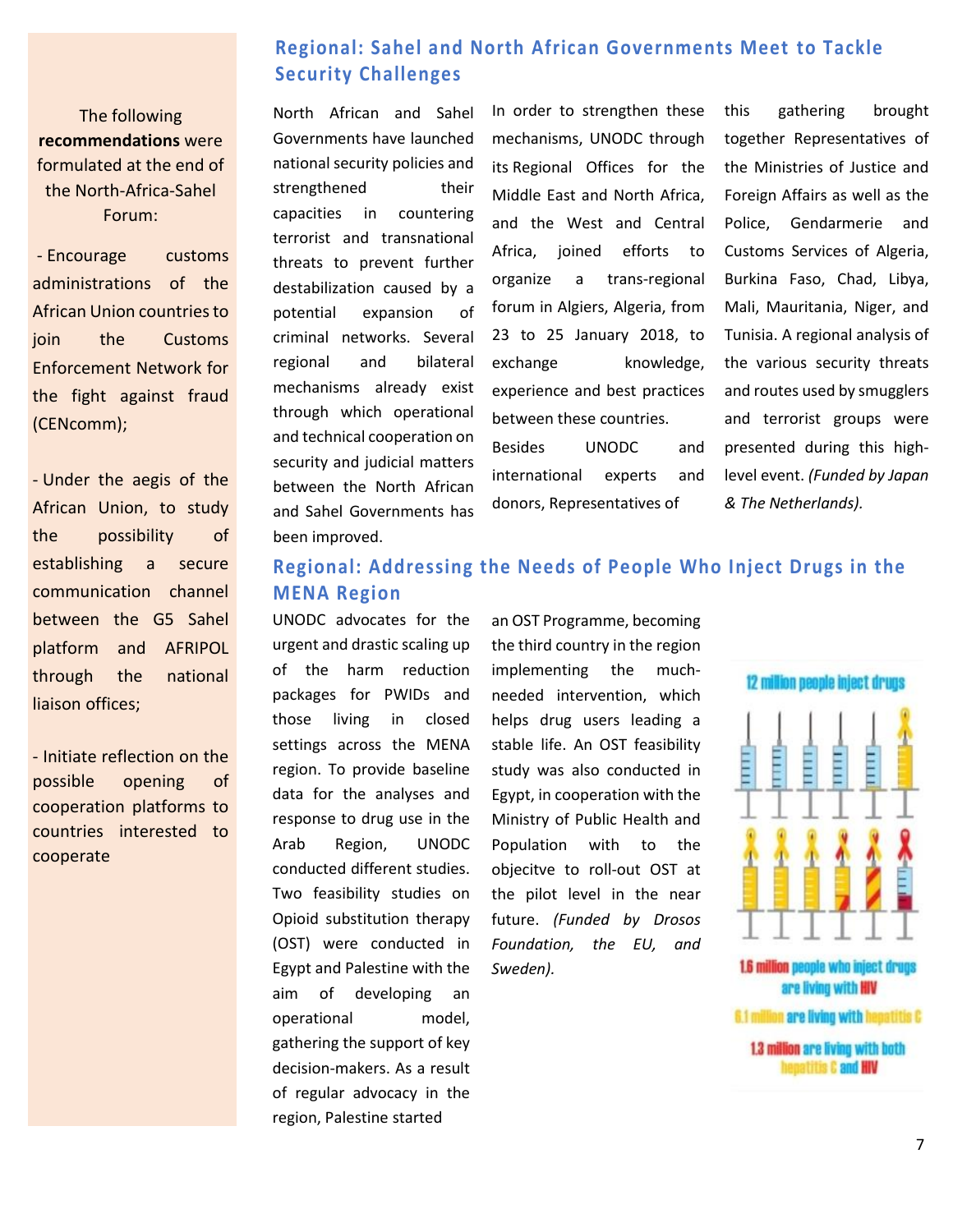

#### www.unodc.org/romena

*@unodcromena*

#### *For more information or queries, please do not hesit ate to contact:*

Ms. Cristina Albertin, Regional Representative

Cairo, Egypt

# **Upcoming Events**

- **14 – 25 May 2018 – Conduct Basic and Intermediate Crime Analysis Theoretical Training Using the Developed Modules (ANACAPA), Tunis, Tunisia.**
- **28 May – 8 June 2018 - Conduct Basic and Intermediate Training on Intelligence Software (Analyst's Notebook), Hammamet, Tunisia.**
- **1 – 20 June 2018 – Awareness-Raising Activities for DGPR Personnel (7 one-day sessions in different governorates, moderated by the members of the drafting committee), Tunis, Tunisia.**
- **11 – 15 June 2018 - Conduct Basic-Intermediate Operational and Strategic Intelligence Analysis Training for Trainers Using Modules Developed, Hammamet, Tunisia.**
- **17 June 2018 - Official Launch of the Code (half-day presentation event), Tunis, Tunisia.**
- **25 – 28 June 2018 - Awareness Raising Workshop for Journalists, Khartoum, Sudan.**
- **26 – 27 June 2018 - National Workshop on the Criminal Justice Response to the Involvement of Women in Terrorist Activities, Rabat, Morocco.**